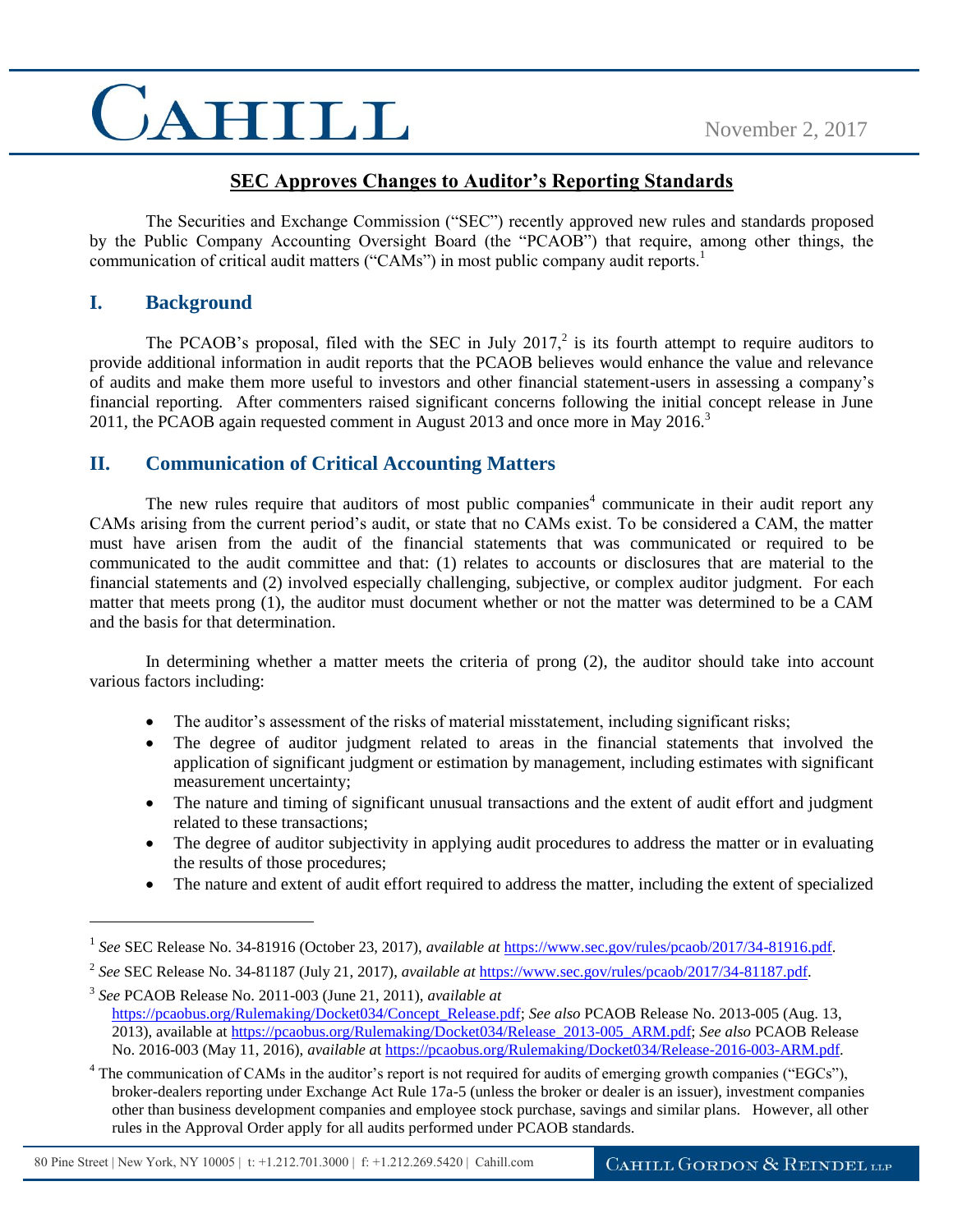## CAHILL

skill or knowledge needed or the nature of consultations outside the engagement team regarding the matter; and

• The nature of audit evidence obtained regarding the matter.

If a CAM is identified, the auditor must include the following within the audit report: (1) identify the CAM, (2) describe the principal considerations that led the auditor to determine that the matter is a CAM, (3) describe how the CAM was addressed in the audit, and (4) refer to the relevant financial statement accounts or disclosures.<sup>5</sup>

### **III. Other Highlights**

In addition to the requirement to communicate CAMs, the new rules require other changes to the auditor's report, including:

- (i) Adding a statement disclosing the year in which the auditor began serving consecutively as the company's auditor;
- (ii) Adding a statement regarding the requirement for the auditor to be independent;
- (iii) Addressing the auditor's report to the company's shareholders and board of directors (or equivalents) (the auditor may add other addressees as well);
- (iv) Making changes to certain standardized language in the auditor's report, including adding the phrase "whether due to error or fraud," when describing the auditor's responsibility under PCAOB standards to obtain reasonable assurance about whether the financial statements are free of material misstatements; and
- (v) Placing the opinion in the first section of the auditor's report and adding section titles.

The changes in this section apply to all audits performed under PCAOB standards, including audits of EGCs.

The Approval Order also approved several technical amendments to other PCAOB standards, including amending the required order of the auditor's report, requiring the auditor to provide and discuss a draft of the auditor's report with the audit committee, and requiring the engagement quality reviewer to evaluate the engagement team's determination, communication, and documentation of CAMs.<sup>6</sup>

### **IV. Effectiveness**

The changes described in Sections III and IV above will become effective for all audits for fiscal years ended on or after December 15, 2017. The changes described in Section II above relating to the reporting requirement of CAMs will become effective for all audits of large accelerated filers for fiscal years ending on or after June 30, 2019, and for all other filers for fiscal years ending on or after December 15, 2020.

 $\overline{a}$ 

80 Pine Street | New York, NY 10005 | t: +1.212.701.3000 | f: +1.212.269.5420 | Cahill.com

 $<sup>5</sup>$  The PCAOB's 2017 proposal provides guidance that (1) the determination that there is a significant deficiency in internal</sup> control over financial reporting, in and of itself, is not a CAM, (2) a potential illegal act, if an appropriate determination had been made that no disclosure of it was required in the financial statements, would not meet the definition of a CAM, and (3) a potential loss contingency that was communicated to the audit committee, but that was determined to be remote and was not recorded in the financial statements or otherwise disclosed under the applicable financial reporting framework, would not meet the definition of a CAM.

<sup>6</sup> *See supra* note 1, at 5, 6.